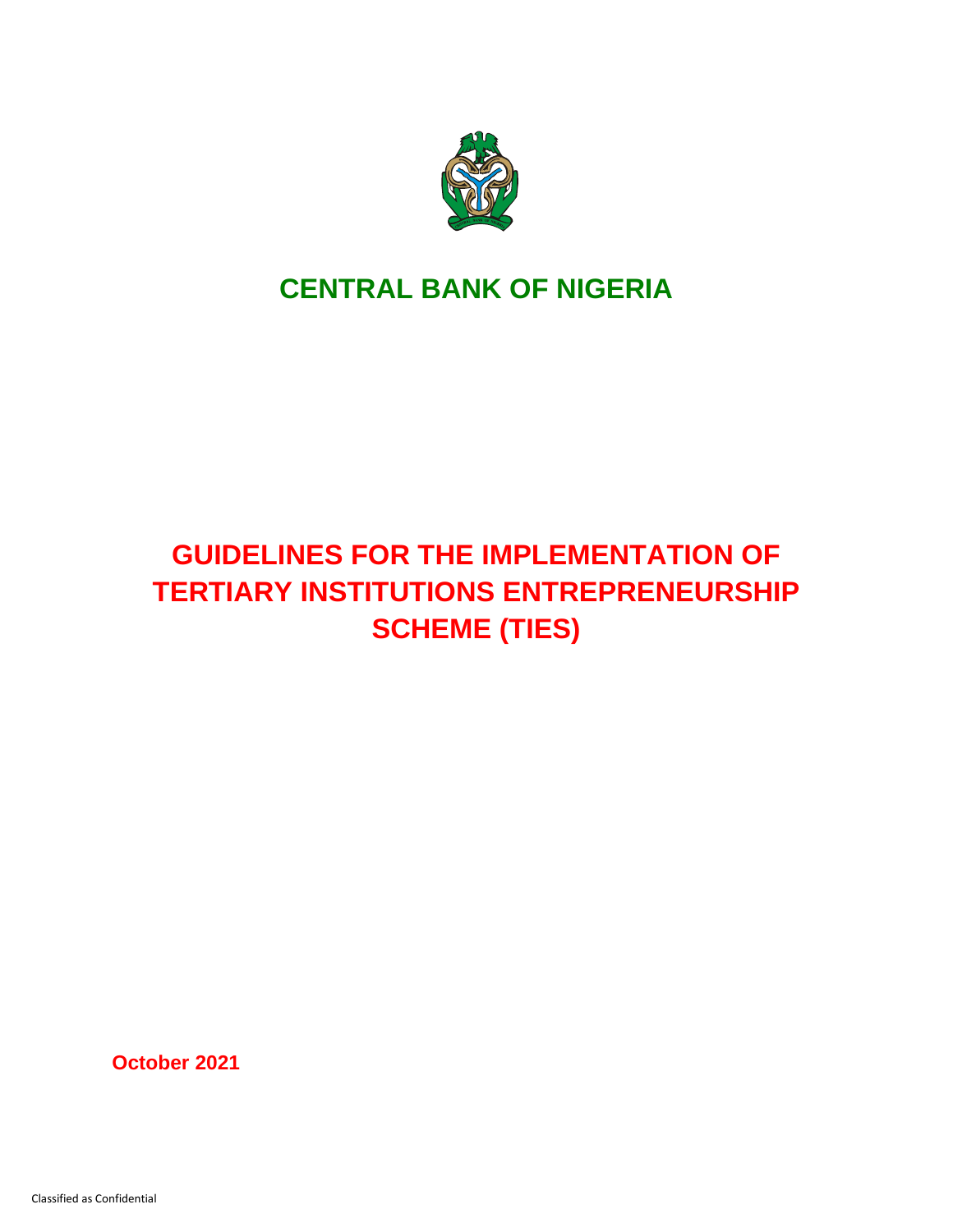# **Table of Content**

| 1.  | Introduction                              | 3              |
|-----|-------------------------------------------|----------------|
| 2.  | Objectives of the Scheme                  | 3              |
| 3.  | <b>Targets</b>                            | $\overline{4}$ |
| 4.  | <b>Eligible Activities</b>                | 5              |
| 5.  | Funding                                   | 5              |
| 6.  | <b>Focal Components of the Scheme</b>     | 5              |
| 7.  | <b>Stakeholders and Responsibilities</b>  | 14             |
| 8.  | Verification/Monitoring of Projects       | 17             |
| 9.  | <b>Discontinuation of Credit Facility</b> | 17             |
| 10. | <b>Dispute Resolution</b>                 | 18             |
| 11. | <b>Exit Date</b>                          | 18             |
| 12. | <b>Infractions and Penalties</b>          | 18             |
| 13. | <b>Management of Scheme</b>               | 19             |
| 14. | <b>Enquiries and Returns</b>              | 19             |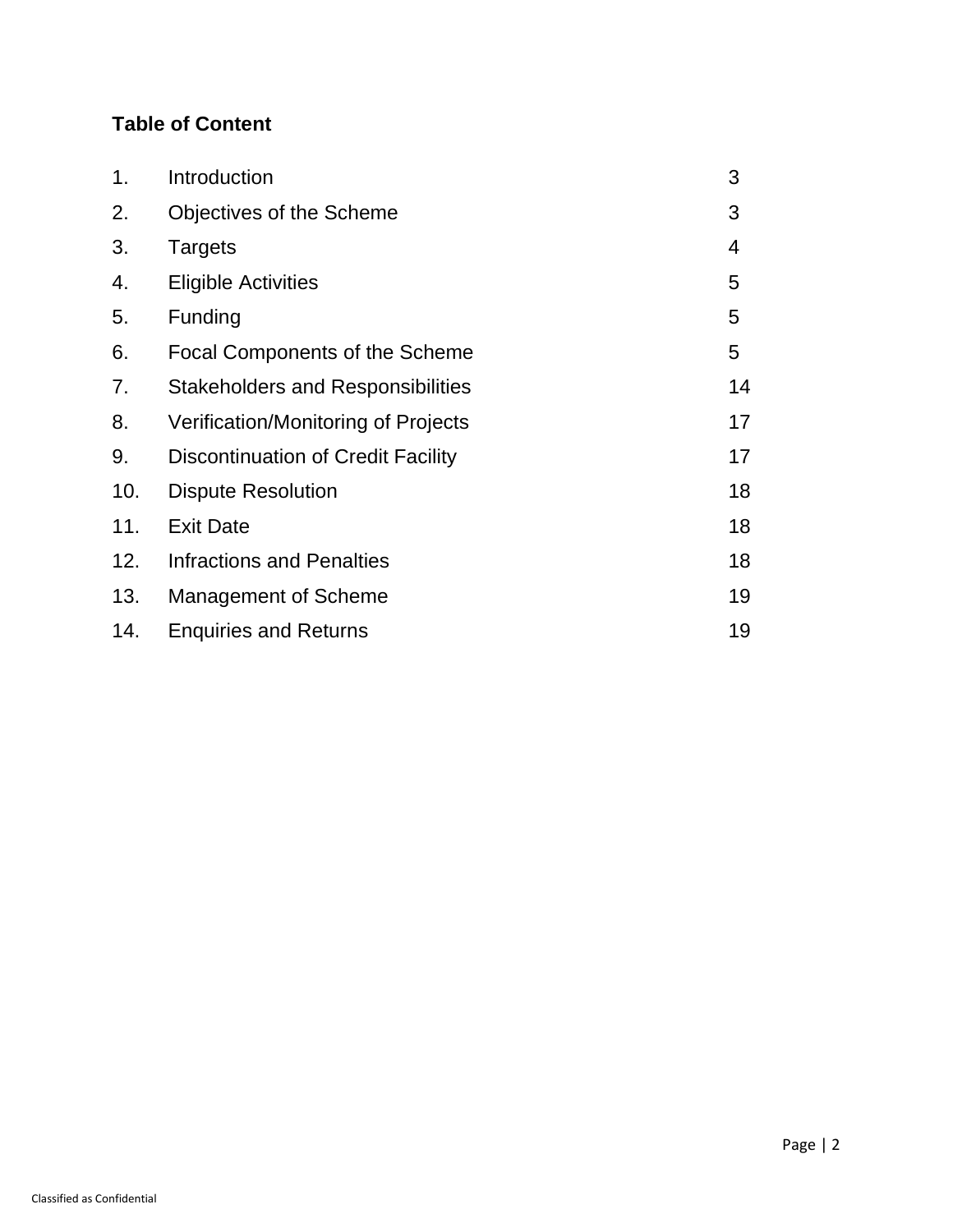

# **CENTRAL BANK OF NIGERIA**

# **GUIDELINES FOR THE IMPLEMENTATION OF TERTIARY INSTITUTIONS ENTREPRENEURSHIP SCHEME (TIES)**

#### **1. Introduction**

The Central Bank of Nigeria, pursuant to the CBN Act, 2007 and as part of its policy measures to address rising youth unemployment and underemployment, developed the Tertiary Institutions Entrepreneurship Scheme (TIES), in partnership with Nigerian polytechnics and universities to harness the potential of graduate entrepreneurs (gradpreneurs) in Nigeria. The Scheme is designed to create a paradigm shift among undergraduates and graduates from the pursuit of white-collar jobs to a culture of entrepreneurship development for economic development and job creation. The Scheme thus aims to provide an innovative financing model that will create jobs, enhance the entrepreneurial ecosystem and support economic growth and development.

The Guidelines outlines the operational modalities for the Scheme.

#### **2. Objectives of the Scheme**

The broad objective of the Scheme is to enhance access to finance by undergraduates and graduates of polytechnics and universities in Nigeria with innovative entrepreneurial and technological ideas. Other specific objectives of the Scheme include:

i. Provide an enabling environment for co-creation, mentorship and development of entrepreneurial and technological innovations;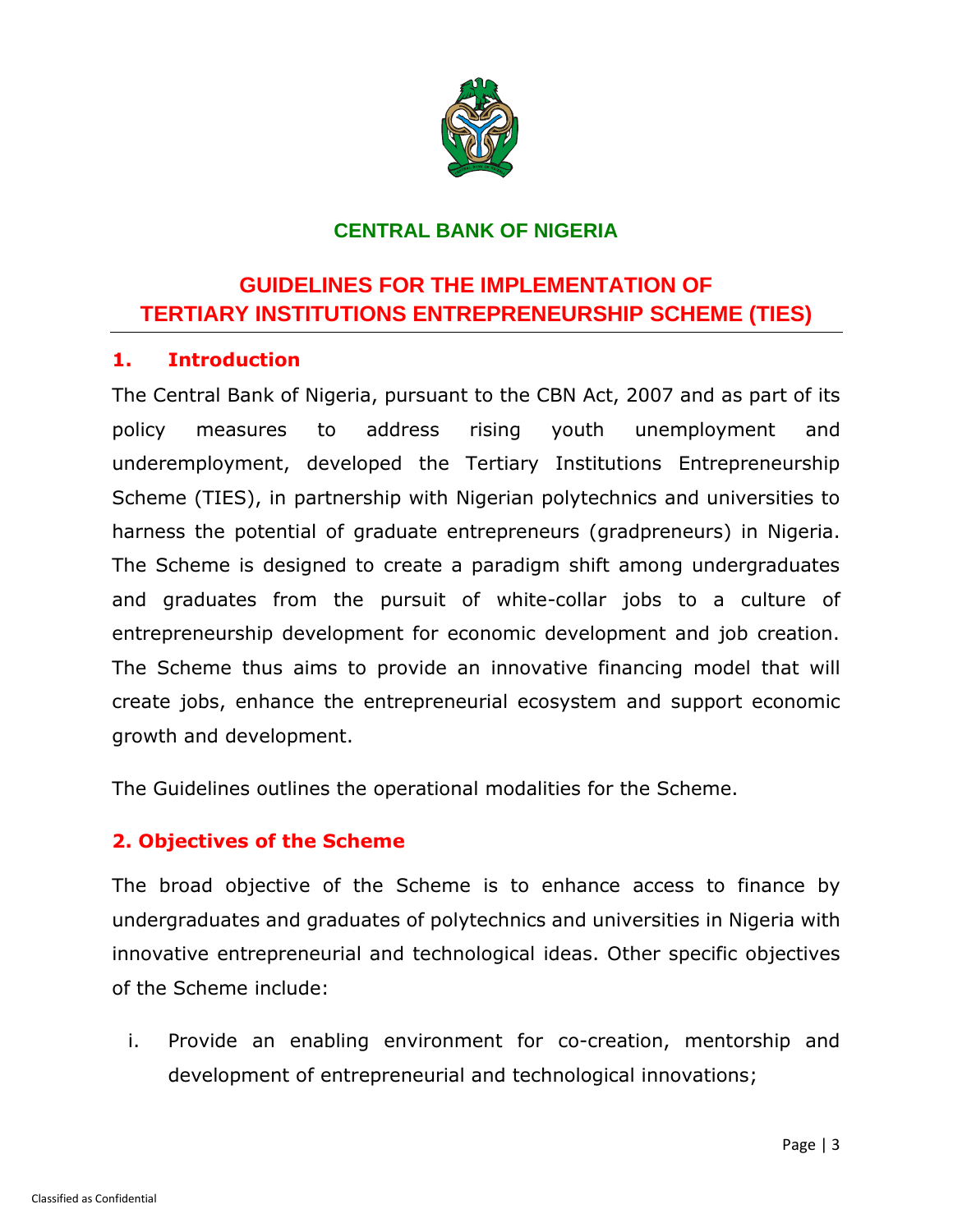- ii. Fast track ideation, creation and acceleration of a culture of innovationdriven entrepreneurship skills among graduates of polytechnics and universities in Nigeria;
- iii. Promote gender balance in entrepreneurship development through capacity development and improved access to finance;
- iv. Leapfrog entrepreneurial capacity of undergraduates and graduates for entrepreneurship and economic development in partnership with academia and industry practitioners; and
- v. Boost contribution of non-oil sector to the nation's GDP.

# **3. Focal Targets**

In order to ensure that the Scheme achieves its desired objective and targetss, the focal targets under the Scheme shall include the number of:

- i. Gradpreneur-led innovative start-ups and businesses with access to finance under the Scheme – 25,000 annually;
- ii. Sustainable jobs created by gradpreneur-led businesses financed under the Scheme – 75,000 annually;
- iii. Female-gradpreneurs financed as a percentage of total projects financed under the Scheme – 50 per cent per annum;
- iv. Agropreneurs financed as a percentage of total projects financed under the Scheme – 40 per cent per annum;
- v. Creative entrepreneurs financed as a percentage of total projects financed under the Scheme – 20 per cent per annum;
- vi. Techpreneurs financed as a percentage of total projects financed under the Scheme – 20 per cent per annum; and
- vii. Other gradpreneurs financed as a percentage of total projects financed under the Scheme – 20 per cent per annum.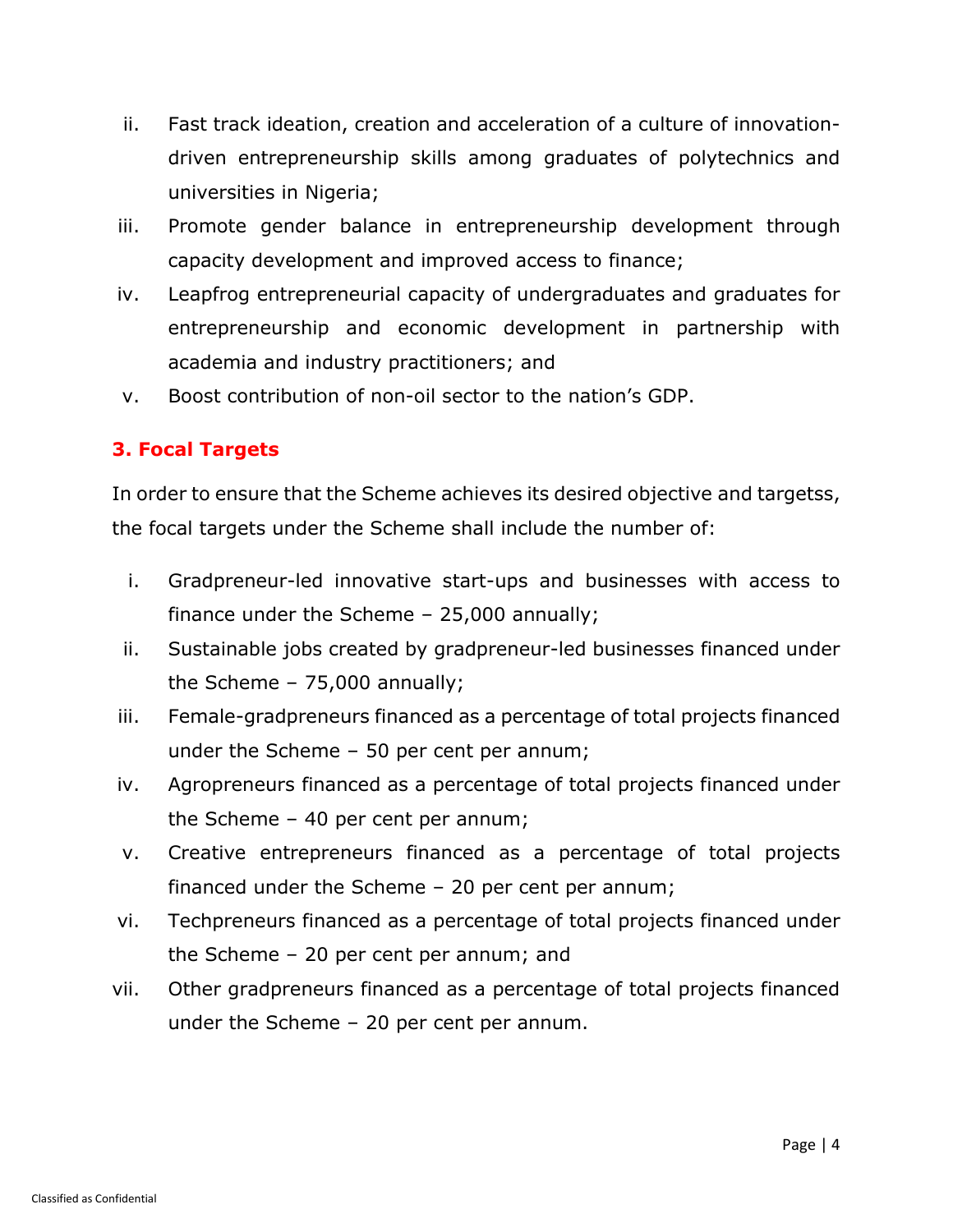# **4. Eligible Activities**

Activities to be covered under the Scheme shall include innovative start-ups and existing businesses owned by graduates of Nigerian polytechnics and universities in the following areas:

- i. Agribusiness production, processing, storage and logistics;
- ii. Information technology application/software development, business process outsourcing, robotics, data management;
- iii. Creative industry entertainment, artwork, publishing, culinary/event management, fashion, photography, beauty/cosmetics;
- iv. Science and technology medical innovation, robotics, ticketing systems, traffic systems, renewable energy, waste management; and
- v. Any other activity as may be determined by the CBN from time to time.

**Note:** Priority will be given to innovative entrepreneurial activities with high potentials for export, job creation and transformational impact.

#### **Trading activities shall not be eligible for financing under the Scheme.**

#### **5. Funding**

The take-off capital will be sourced from both the Agribusiness / Small and Medium Enterprise Investment Scheme (AgSMEIS).

#### **6. Focal Components of the Scheme**

The Scheme shall be implemented through three (3) components:

- i. Term Loan Component;
- ii. Equity Investment Component; and
- iii. Developmental Component

#### **6.1 Term Loan Component**

Graduates of Nigerian polytechnics and universities shall be eligible to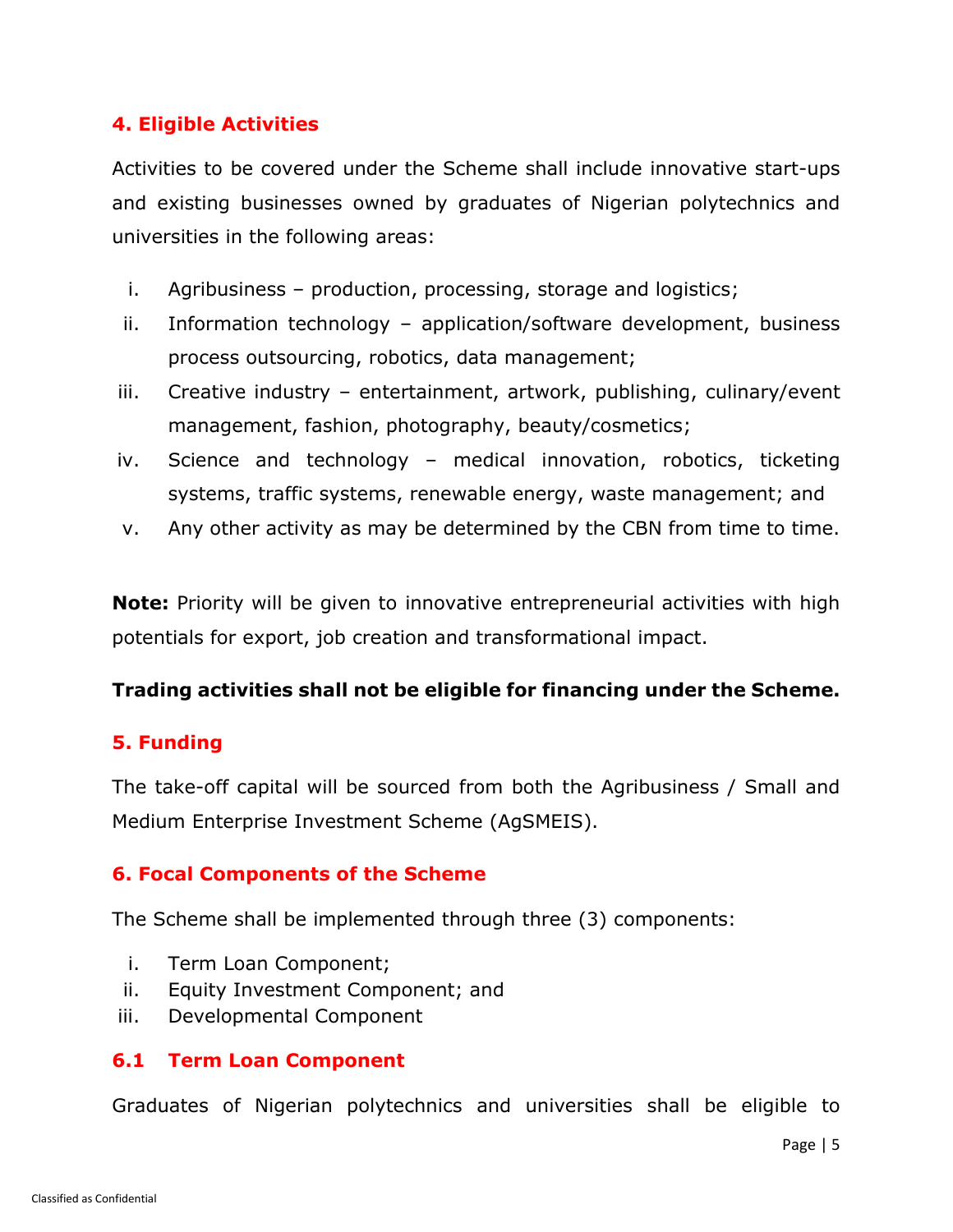participate under the Term Loan Component, which shall be implemented as detailed below:

| S/No. | <b>Classification</b>                                   | <b>Dynamics</b>        | <b>Documentation</b><br><b>Requirements</b>   | <b>Collateral</b><br><b>Requirements</b> |
|-------|---------------------------------------------------------|------------------------|-----------------------------------------------|------------------------------------------|
| 1.    | <b>Tier</b><br>$\mathbf{1}$<br>$\overline{\phantom{0}}$ | Limit:<br>H5.0<br>Loan | The applicant shall<br>$\blacksquare$         | Duly<br>signed<br>$\blacksquare$         |
|       | Individual                                              | million                | apply as a business                           | Global                                   |
|       | projects                                                |                        | entity<br>registered                          | Standing                                 |
|       |                                                         | Tenor: 5 years         | with the Corporate                            | Instruction                              |
|       |                                                         |                        | Affairs Commission                            | $(GSI)$ ; and                            |
|       |                                                         | Interest Rate: 5%      | (CAC) and certified                           | Third<br>party<br>$\blacksquare$         |
|       |                                                         | (9%<br>annum<br>per    | true copies (CTC) of                          | guarantee                                |
|       |                                                         | effective<br>from      | forms<br>relevant                             | from a senior                            |
|       |                                                         | March 1, 2022 or as    | submitted;                                    | federal/state                            |
|       |                                                         | may be prescribed      | <b>Bank</b><br>Verification<br>$\blacksquare$ | civil or public                          |
|       |                                                         | by the CBN)            | Number (BVN);                                 | servant<br>(not                          |
|       |                                                         |                        | First<br>degree<br>$\blacksquare$             | below level 10                           |
|       |                                                         | Moratorium:            | certificate (BSc/HND                          | and<br>not                               |
|       |                                                         | Maximum<br>12<br>of    | or its equivalent);                           | having<br>less                           |
|       |                                                         | months on principal    | National<br>Youth<br>$\blacksquare$           | than 5 years                             |
|       |                                                         | and interest           | Certificate<br>Service                        | to retire from                           |
|       |                                                         |                        | (NYSC) discharge or                           | service),                                |
|       |                                                         |                        | exemption                                     | clergy of note                           |
|       |                                                         |                        | certificate; and                              | and                                      |
|       |                                                         |                        | Certificate<br>of<br>٠                        | reputation<br>or                         |
|       |                                                         |                        | Participation issued                          | recognized                               |
|       |                                                         |                        | by polytechnics and                           | traditional                              |
|       |                                                         |                        | universities                                  | ruler.                                   |
|       |                                                         |                        | evidencing                                    |                                          |
|       |                                                         |                        | entrepreneurship                              |                                          |
|       |                                                         |                        | training.                                     |                                          |
|       |                                                         |                        |                                               |                                          |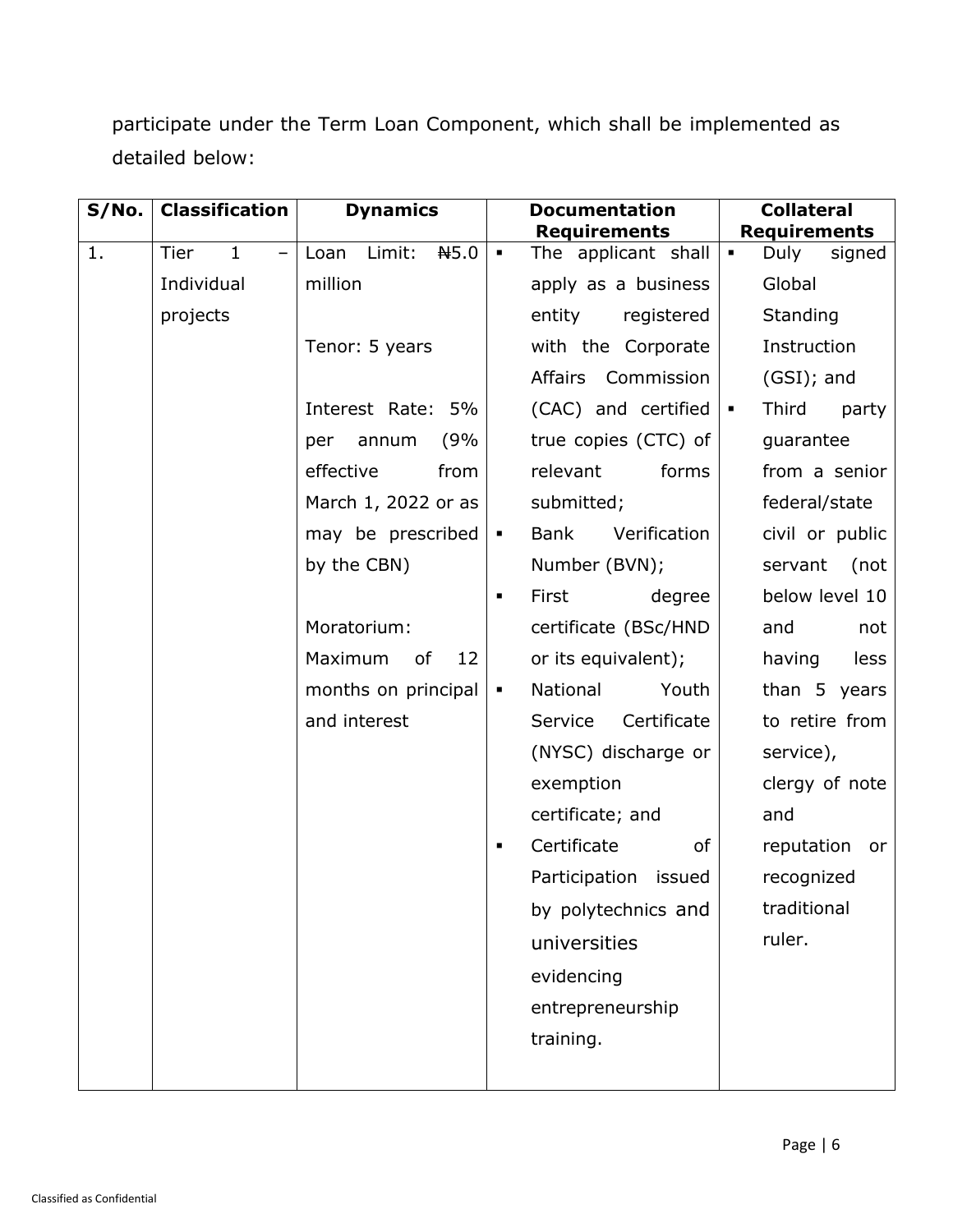| 2. | Tier<br>2                 | Loan Limit: $H25.0$ | The<br>partnership<br>or               | Duly<br>signed<br>$\blacksquare$ |
|----|---------------------------|---------------------|----------------------------------------|----------------------------------|
|    | Partnership<br>$\sqrt{2}$ | million             | company shall apply as a               | Global                           |
|    | Company                   |                     | registered business with               | Standing                         |
|    | projects                  | Tenor: 5 years      | Corporate Affairs<br>the               | Instruction                      |
|    |                           |                     | Commission (CAC) and                   | (GSI)<br>by                      |
|    |                           | Interest Rate: 5%   | certified<br>true<br>copies            | member<br>0f                     |
|    |                           | (9%<br>annum<br>per | (CTC) of relevant forms                | the                              |
|    |                           | effective<br>from   | submitted.                             | partnership or                   |
|    |                           | March 1, 2022 or as |                                        | company; and                     |
|    |                           | may be prescribed   | Each member of the                     | Third<br>party<br>$\blacksquare$ |
|    |                           | by the CBN)         | partnership or company                 | guarantee                        |
|    |                           |                     | shall also submit:                     | from a senior                    |
|    |                           | Moratorium:         | Verification<br>Bank<br>$\blacksquare$ | federal/state                    |
|    |                           | Maximum<br>of<br>12 | Number (BVN);                          | civil or public                  |
|    |                           | months on principal | First<br>degree<br>$\blacksquare$      | servant<br>(not                  |
|    |                           | and interest        | certificate (BSc/HND                   | below level 10                   |
|    |                           |                     | or its equivalent);                    | and<br>not                       |
|    |                           |                     | National<br>Youth<br>$\blacksquare$    | having<br>less                   |
|    |                           |                     | Certificate<br>Service                 | than 5 years                     |
|    |                           |                     | (NYSC) discharge or                    | to retire from                   |
|    |                           |                     | exemption                              | service),                        |
|    |                           |                     | certificate; and                       | clergy of note                   |
|    |                           |                     | Certificate<br>of                      | and                              |
|    |                           |                     | Participation<br>issued                | reputation<br>or                 |
|    |                           |                     | by polytechnics and                    | recognized                       |
|    |                           |                     | universities                           | traditional                      |
|    |                           |                     | evidencing                             | ruler.                           |
|    |                           |                     | entrepreneurship                       |                                  |
|    |                           |                     | training.                              |                                  |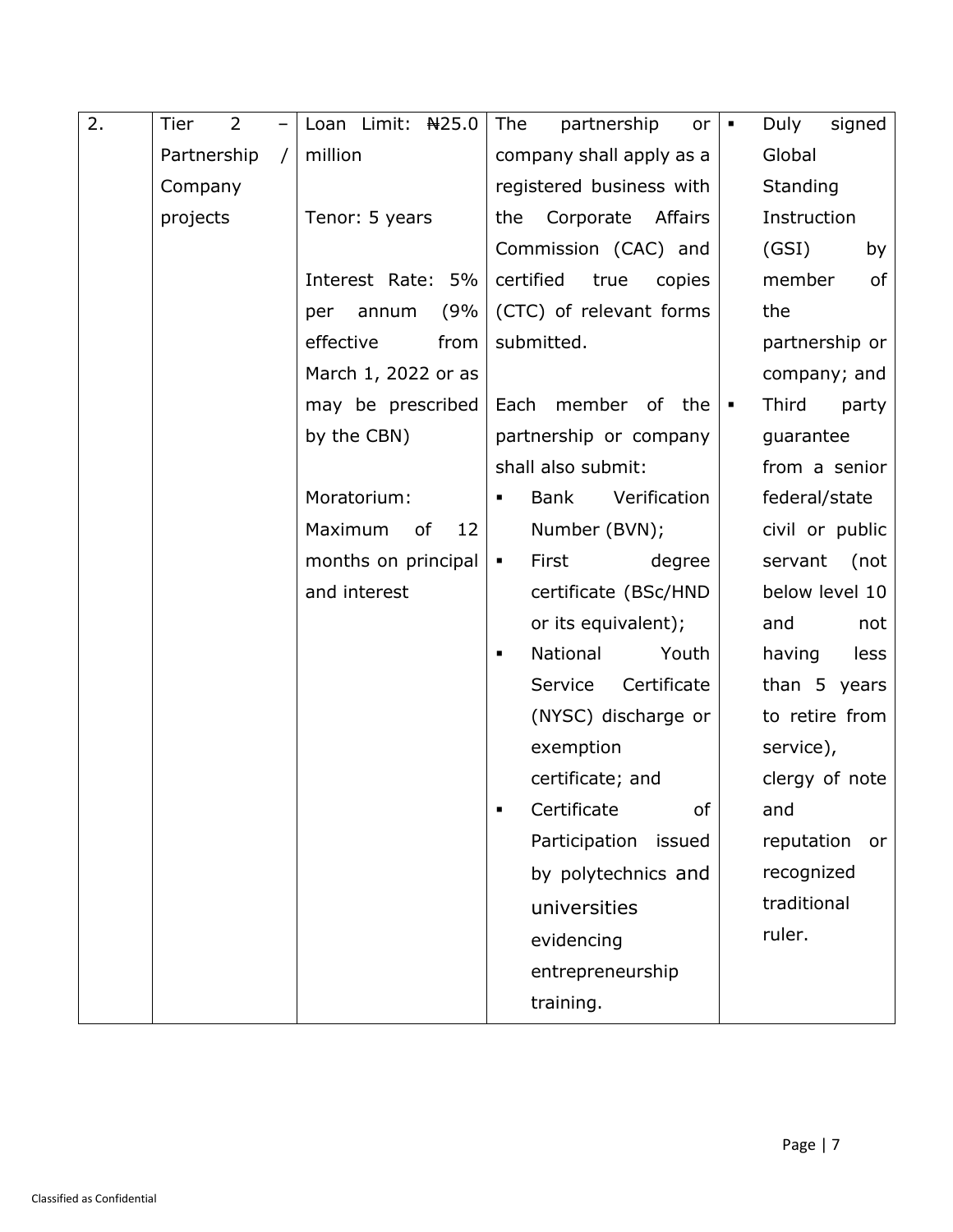# **6.1.1 Eligibility Criteria for Participation**

Applicants under the Scheme shall be graduates of Nigerian polytechnics and universities with:

- i. First degree certificate (BSc/HND/ or its equivalent);
- ii. National Youth Service Certificate (NYSC) discharge or exemption certificate;
- iii. Certificate of Participation issued by polytechnics and universities evidencing entrepreneurship training; and
- iv. Not more than 7 years post-NYSC.

# **6.1.2 Other Features**

- i. Focus shall be on both greenfield (new) and brownfield (existing) projects in ratio 40:60, respectively.
- ii. To promote gender equality, 50 per cent of the Term Loan Component of the Scheme shall be earmarked for female-led or -owned projects.
- iii. Facilities accessed under the Term Loan Component shall be revolving, as upon full repayment, beneficiaries shall be eligible to apply for additional and or increased funding to ensure sustainability of financing support to projects.
- iv. The facility shall be disbursed in tranches and subject to approved terms and milestones.
- v. The tenor of projects financed under the Scheme shall be determined in relation to its cash flow and life of the underlying collateral.
- vi. The applicants
- vii. All movable assets financed under the Scheme or used as collateral to secure the loan shall be registered with the National Collateral Registry (NCR).
- viii. Risk sharing (including recoveries) shall be in ratio 80:20 between the Central Bank of Nigeria and the PFI for the amount in default after all recoveries have been made.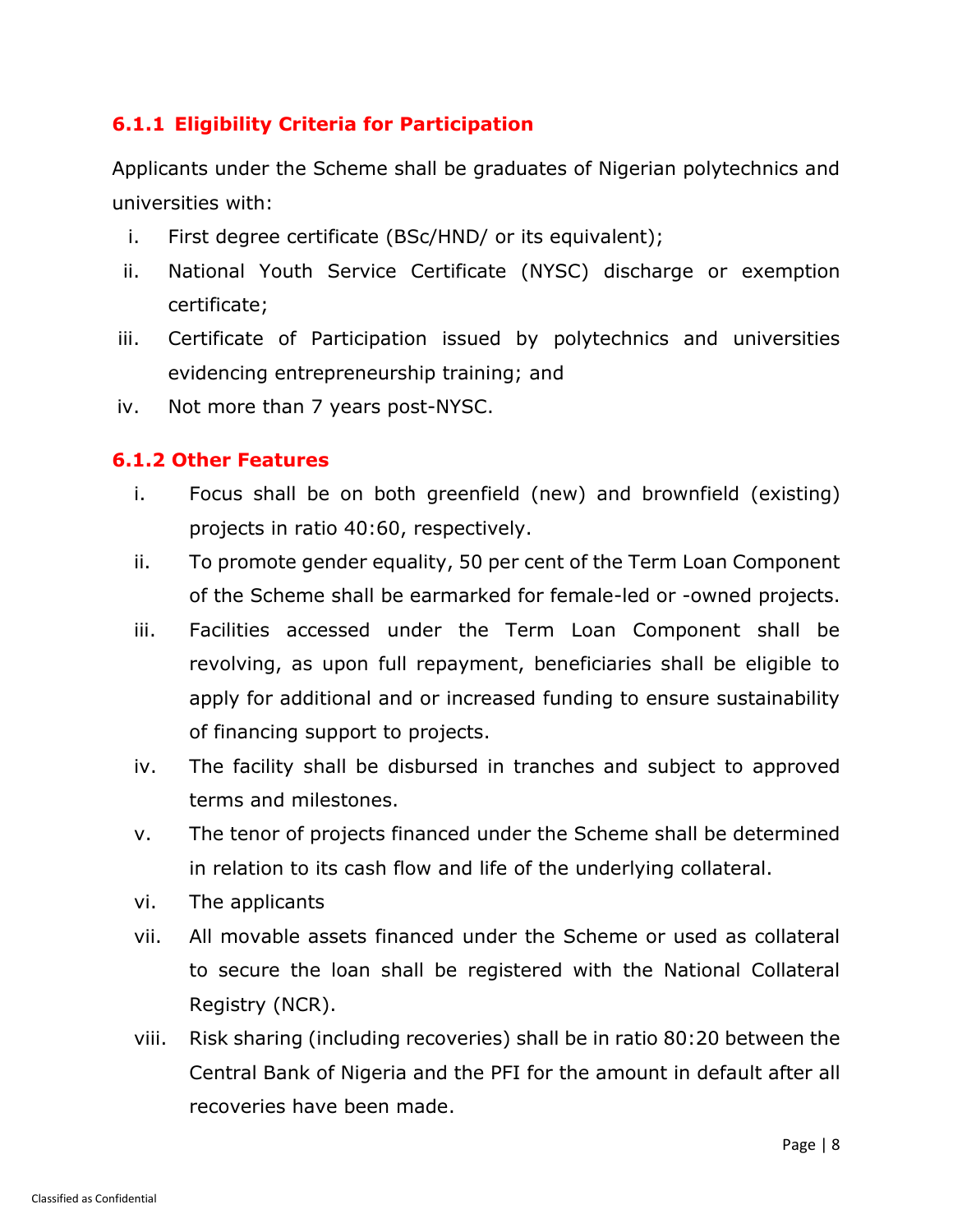- ix. In the event of three (3) consecutive monthly repayment defaults by any beneficiary, the CBN and PFI shall review the repayment schedule with the beneficiary with recovery notification issued to that effect.
- x. Beneficiaries of other CBN's interventions shall be eligible to participate under the Scheme upon full repayment of amount outstanding under the other earlier accessed intervention facility.
- xi. This facility could be used for the refinancing of existing projects subject to Management's special approval.

# **6.1.3 Transaction Dynamics**

- i. Prospective applicants shall attend mandatory entrepreneurship trainings with their respective Nigerian polytechnics and universities and certificates of completion issued to trainees;
- ii. Applications shall be submitted on a dedicated online portal (https://cbnties.com.ng), with copies of relevant documents attached for review, which shall include:
	- a. First degree certificate (BSc/HND/or its equivalent);
	- b. National Youth Service Certificate (NYSC) discharge or exemption certificate;
	- c. Certificate of Participation issued by polytechnics and universities evidencing entrepreneurship training;
	- d. Letter confirming the applicants' deposit of required certificates from PFI;
	- e. Projected Statement of Income, Statement of Affairs, and cash flow projections for start-ups and businesses with less than 3 years of operations;
	- f. Business plan outlining details, financials and economic benefits of the projects.
- iii. Submitted applications and certificates shall be transmitted directly to the PFI for evaluation and documentation;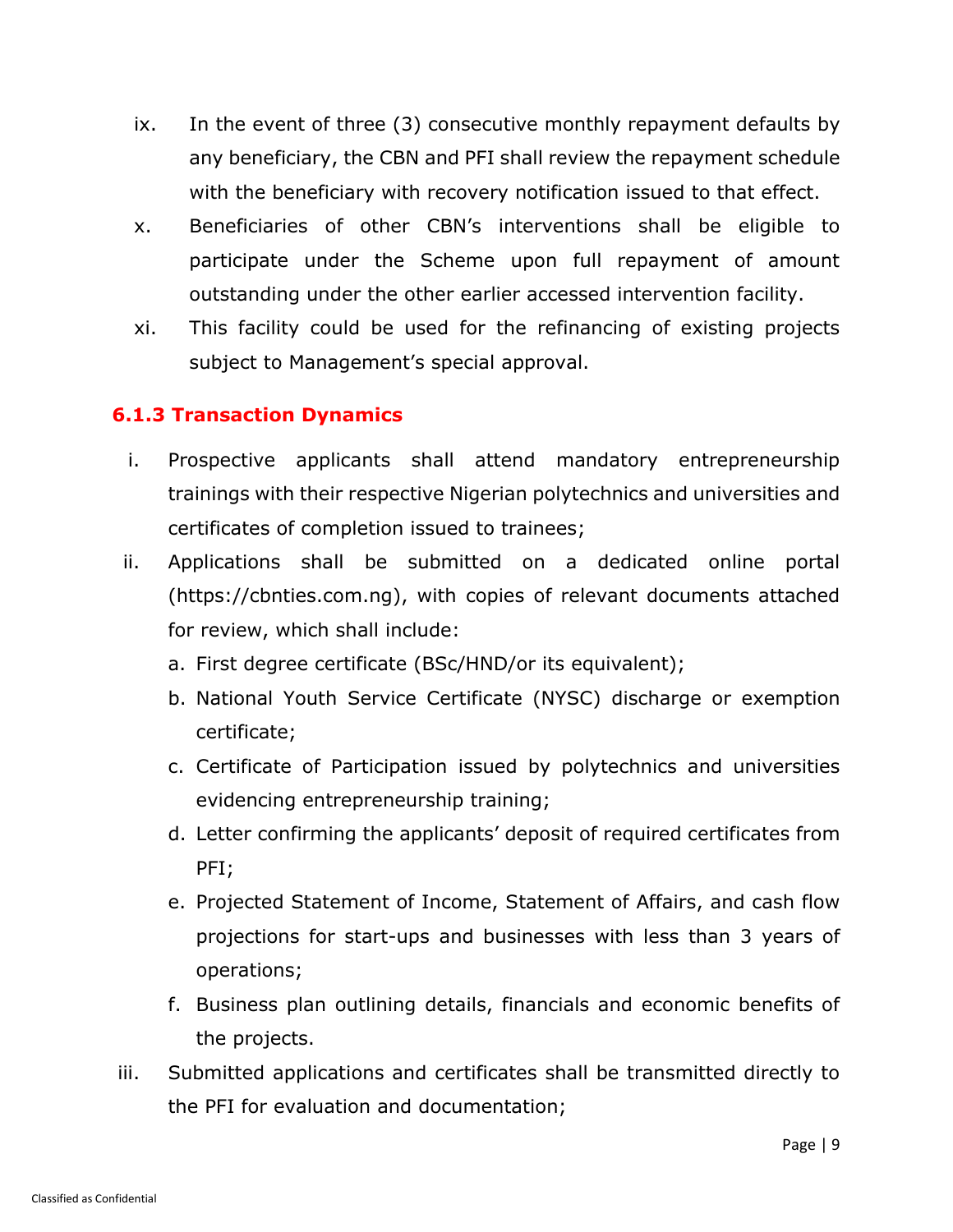- iv. The portal shall be designed to allow the applicants select its PFI of choice, which shall receive copies of the submitted applications for due diligence checks and subsequent disbursement and monitoring of financed projects;
- v. The PFI shall provide to the applicants and forward to the CBN, the following documents:
	- a. Copies of duly executed offer documents between the bank and the loan applicants;
	- b. At least one (1) Credit Report of the promoter/entrepreneur;
	- c. Duly signed Global Standing Instruction (GSI); and
	- d. Proposed schedule of fund disbursement and repayment;
- vi. The PFI shall register the submitted certificates with the National Collateral Registry (NCR);
- vii. Upon approval of application by the CBN, the approved sum shall be released to applicants' PFIs of choice in accordance with the approved disbursement schedule;
- viii. The PFI shall disburse the released funds into the applicants' accounts within five (5) working days with no restriction on access, upon compliance with the terms for withdrawal;
	- ix. The PFI shall register all financed equipment under the Scheme with the National Collateral Registry (NCR); and
	- x. The location of the business shall be mapped or tagged for monitoring and evaluation purpose.

# **6.1.4 Repayment**

Interest payment and principal repayment shall be made on monthly or quarterly basis by the obligor depending on the established cash flow cycle and in line with the approved repayment schedule.

# **6.1.5 Participating Financial Institutions**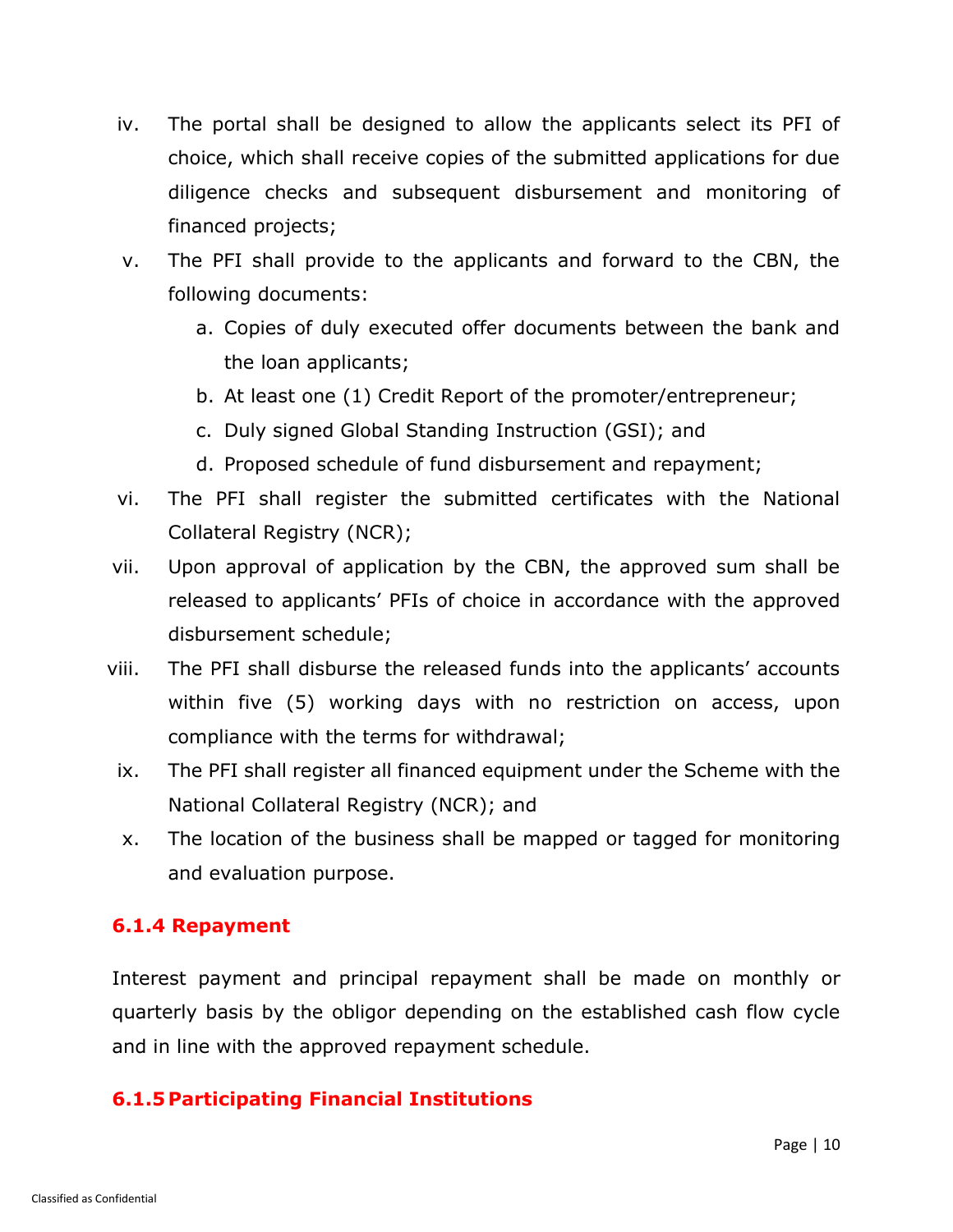The PFIs under this Scheme shall be deposit money banks (DMBs) and other financial institutions as may be approved by the CBN.

# **6.2 Equity Investment Component**

The Equity Investment Component shall be in the form of injection of fresh capital for start-ups, expansion of established businesses or reviving of ailing entrepreneurial businesses. The Component shall be implemented under the AgSMEIS Equity window, with application for participation submitted on [https://cbnties.com.ng.](https://cbnties.com.ng/)

- i. The Bankers' Committee Trust shall hold the equity on behalf of the AgSMEIS Fund.
- ii. The equity investments shall be in enterprises operating within the eligible focal areas.

#### **6.2.1 Investment Limit**

The investment limit shall be subject to the limit prescribed in the AgSMEIS Guidelines.

#### **6.2.2 Investment Period**

This shall be as follows:

- i. Investment made shall be for a maximum period of ten (10) years (not exceeding December 31, 2031).
- ii. There shall be a 3-year lock-in period before exit in order to encourage value creation and boost managerial capacity of businesses.

#### **6.3 Developmental Component**

The Developmental Component shall be disbursed in the form of grants to Nigerian polytechnics and universities in a national biennial entrepreneurship competition. The competition is aimed at raising awareness and visibility of high-impact entrepreneurial/technological ideas among undergraduates,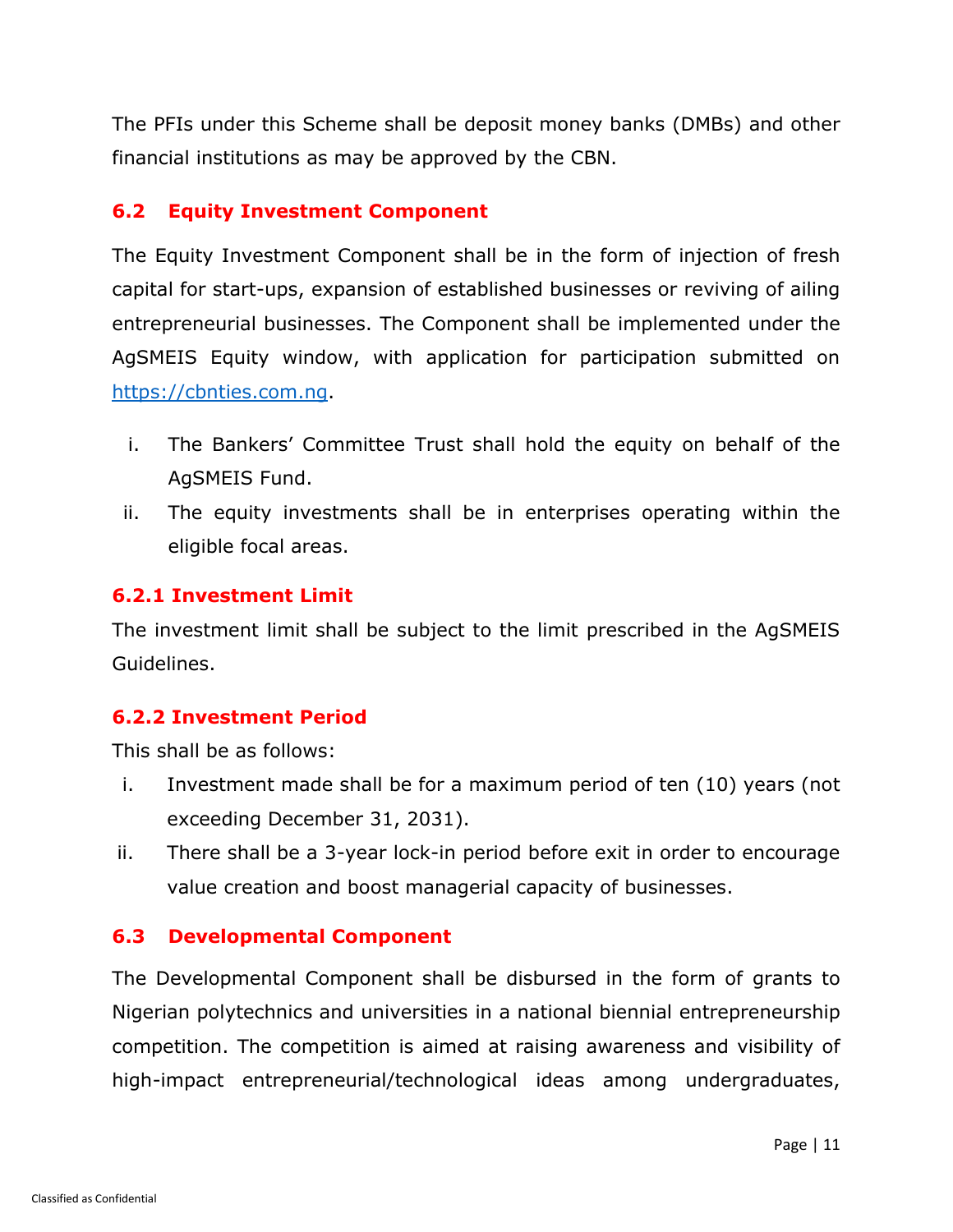promote entrepreneurial talent hunts in Nigerian polytechnics and universities, as well as encourage innovations that are commercially viable and with transformational impact.

The Developmental Component shall also be utilized for the general development of the MSME segment in the following areas:

- i. Finance the development of the award-winning innovative entrepreneurial/technological ideas;
- ii. Research and development of high-impact technological innovations and projects; and
- iii. Support the development of financial infrastructure to facilitate the entrepreneurship in Nigerian polytechnics and universities.

# **6.3.1. Award of Grants**

Five (5) top Nigerian polytechnics and universities with the best entrepreneurial pitches/ideas shall be awarded as follows:

- First place  $+150.0$  million;
- **•** Second place  $+120.0$  million;
- Third place  $\sqrt{24100.0}$  million;
- Fourth place  $\text{H80.0}$  million; and
- $\blacksquare$  Fifth place  $\blacksquare$   $\blacksquare$   $\blacksquare$   $\blacksquare$   $\blacksquare$   $\blacksquare$

The grants shall be in the following areas:

- i. Agribusiness;
- ii. Information technology;
- iii. Creative industry; and
- iv. Science and technology.

The Bank shall constitute a Body of Experts (BoE) from the private and public sector for the biennial regional and national entrepreneurship competitions to evaluate entrepreneurial and technological innovations submitted by Nigerian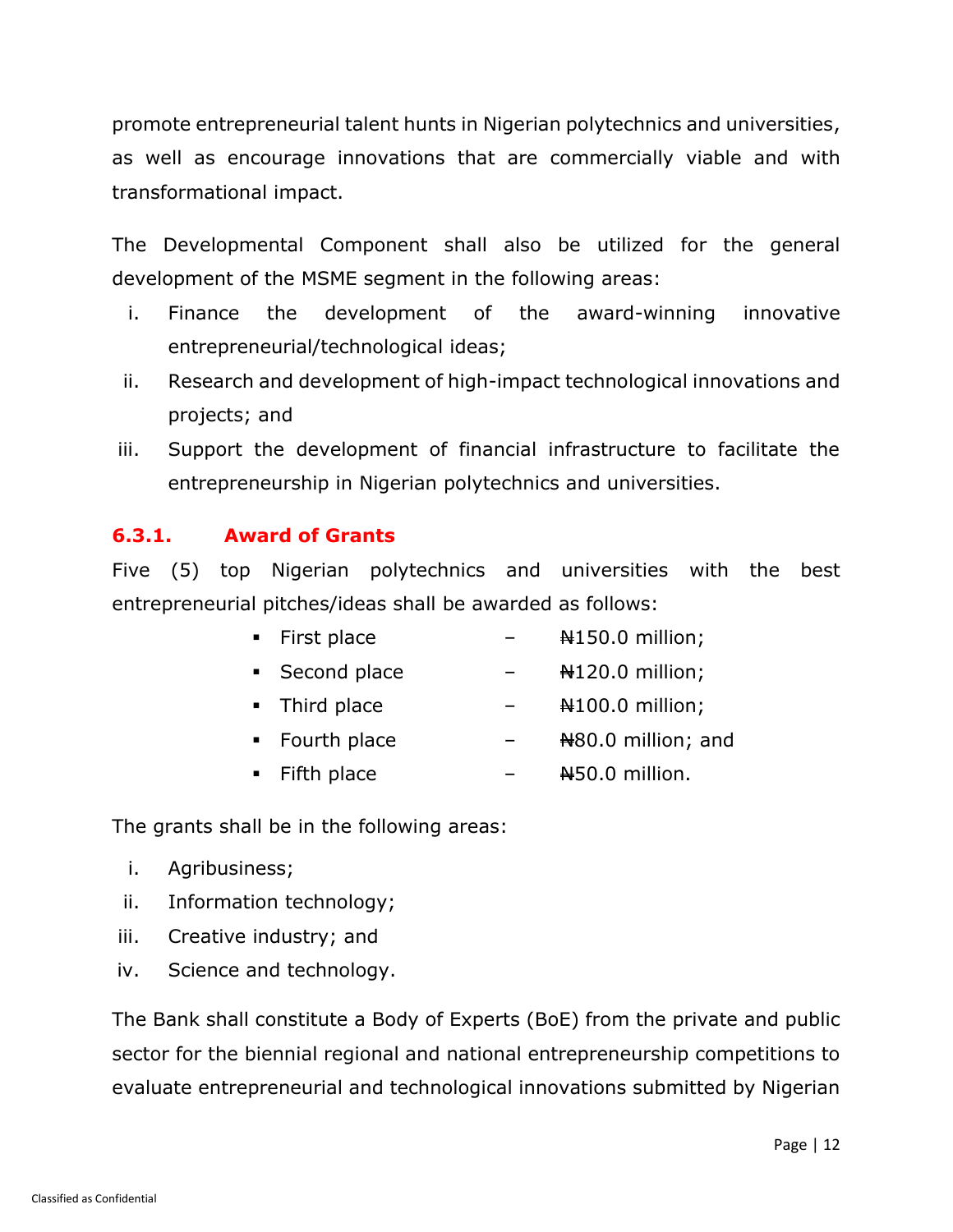polytechnics and universities. The Body of Experts (BoE) shall recommend projects with high potential and transformational impact for the grant award.

The composition of the BoE shall be as detailed below:

- i. Four (4) representatives from the Bankers' Committee;
- ii. One (1) representative from consulting industry;
- iii. One (1) nominee from SMEDAN;
- iv. One (1) nominee from the NUC;
- v. One (1) nominee from the NBTE; and
- vi. One (1) nominee from the CBN (Secretary).

The Chair of the BoE shall be appointed by the CBN from the Banker's Committee.

Participation under the Developmental Component shall be restricted to undergraduates of Nigerian polytechnics and universities.

#### **6.3.2 Modalities**

- i. Interested Nigerian polytechnics and universities shall apply to participate in the national biennial entrepreneurship competition on a dedicated online portal (https://cbnties.com.ng), outlining brief details of the project, potential impact and evidence of originality of project;
- ii. The submitted applications shall be evaluated by the BoE through engagements that showcase undergraduates competing by pitching entrepreneurial and technological innovations at regional levels, with finalists proceeding to the national event for final consideration and ranking by the BoE;
- iii. The showcasing programmes shall be broadcasted for four (4) weeks on platforms such as social media and national television stations (at least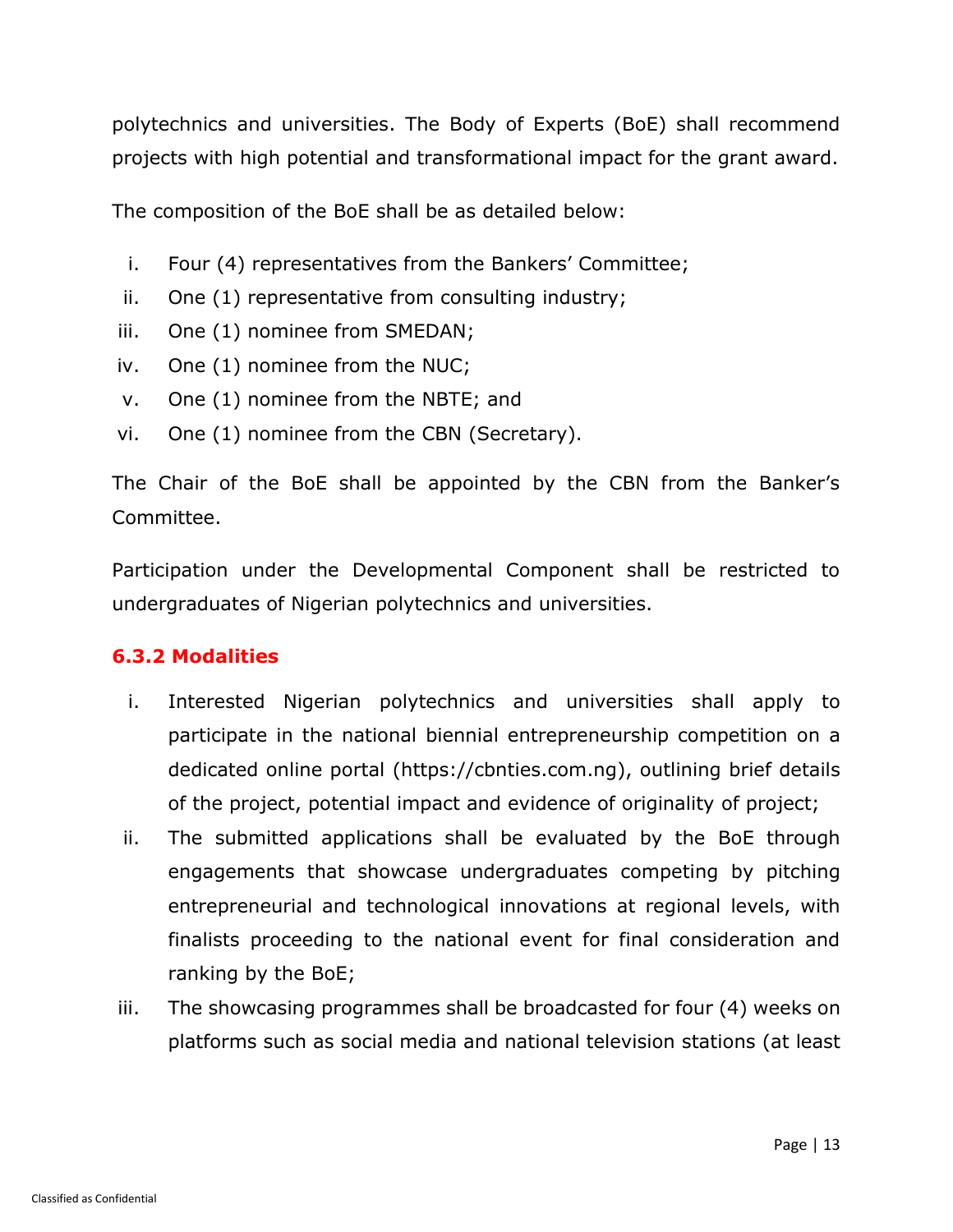two) to help highlight the value of entrepreneurship and change attitudes, as well as social perceptions about entrepreneurship;

- iv. Final top five (5) entrepreneurial and technological innovations at the national level shall be awarded the grant on recommendation of the BoE; and
- v. The Grant shall be disbursed in tranches of 55:45 ratio directly to a dedicated account opened for the purpose of the grant by the Nigerian polytechnics and universities, subject to approved milestones.

#### **7. Stakeholders and Responsibilities**

The responsibilities of the stakeholders shall include:

# **7.1 Central Bank of Nigeria (CBN)**

The Central Bank of Nigeria shall:

- i. Articulate clear Guidelines for the implementation of the Scheme;
- ii. Partner with the private sector and Nigerian polytechnics and universities in the development of the online application portal, constituting the BoE and organising the national entrepreneurship contest;
- iii. Approve and disburse loan request to successful beneficiaries through their PFIs;
- iv. Engage independent monitors to carry out periodic verification and monitoring projects financed;
- v. Conduct project impact assessment in conjunction with the Monitoring Team and other relevant stakeholders;
- vi. Sensitize stakeholders and the general public on the activities of the Scheme;
- vii. Facilitate meetings of the BoE; and
- viii. Review the Guidelines from time to time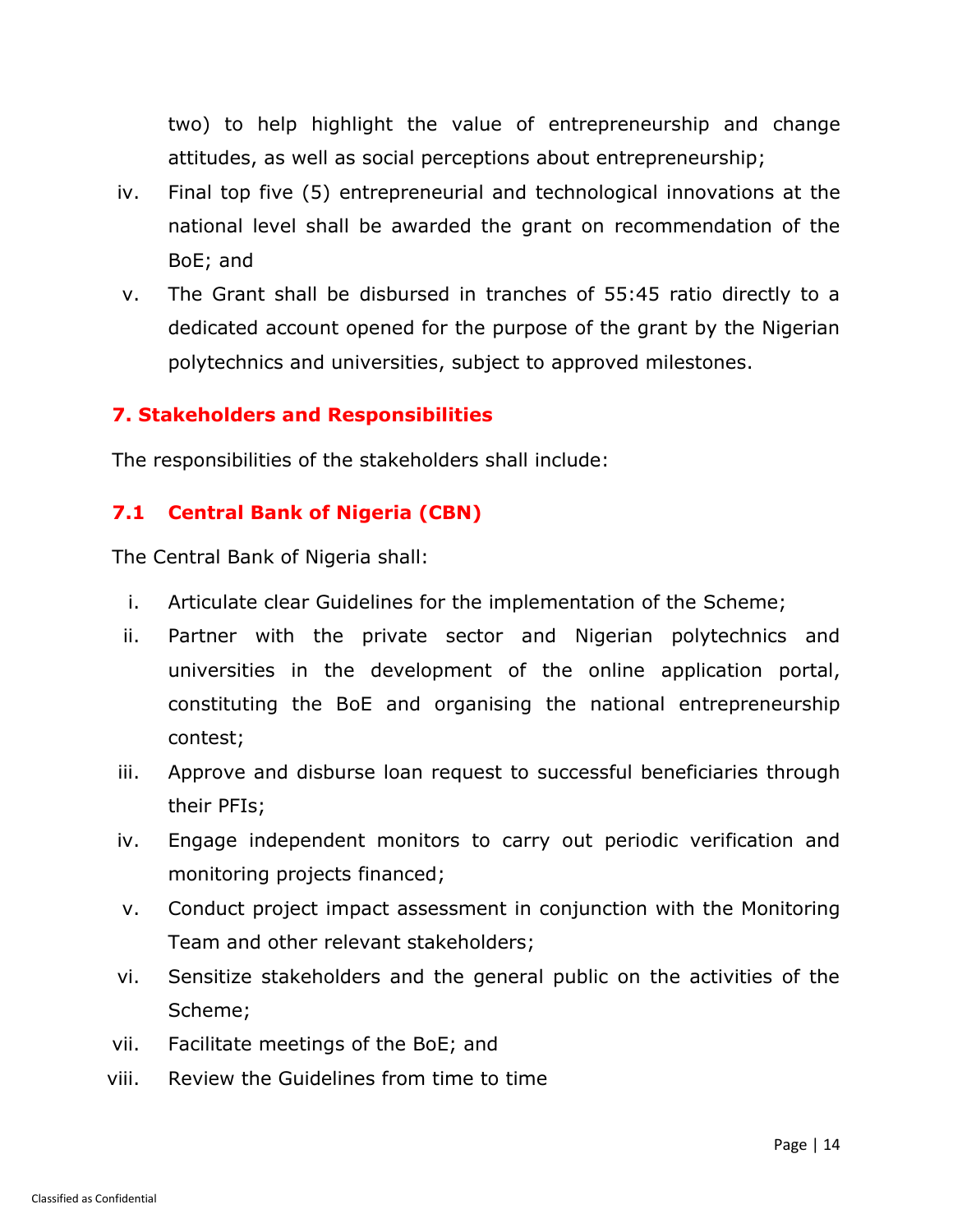# **7.2 Participating Polytechnics and Universities**

Participating polytechnics and universities shall**:**

- i. Develop a curriculum or programme for the training or retraining of graduates in entrepreneurship development;
- ii. Issue certificates of completion to its graduates evidencing participation in the entrepreneurship development training programmes;
- iii. Authenticate applicants' first-degree certificates;
- iv. Develop a recourse platform for registering, digitization and offboarding of submitted certificates under the Scheme;
- v. Create a central platform for digitizing submitted certificates and provide a feedback loop with PFIs on collateralised certificates;
- vi. Provide ideation, creation and acceleration hubs for undergraduates to actualise their entrepreneurial ideas;
- vii. Present entrepreneurial projects for participation in the regional and national contests under the Grant Component;
- viii. Carry out all relevant due diligence and plagiarism checks on all entrepreneurship projects presented for the regional and national contests;
	- ix. Forward list of all trained and certified graduates on entrepreneurship to the CBN;
	- x. Facilitate the actualisation/implementation of the winning projects within the community it was projected to be implemented;
	- xi. Render periodic status reports on the winning projects as may be specified by the CBN from time to time; and
- xii. Provide awareness and training sessions for undergraduates on entrepreneurship development.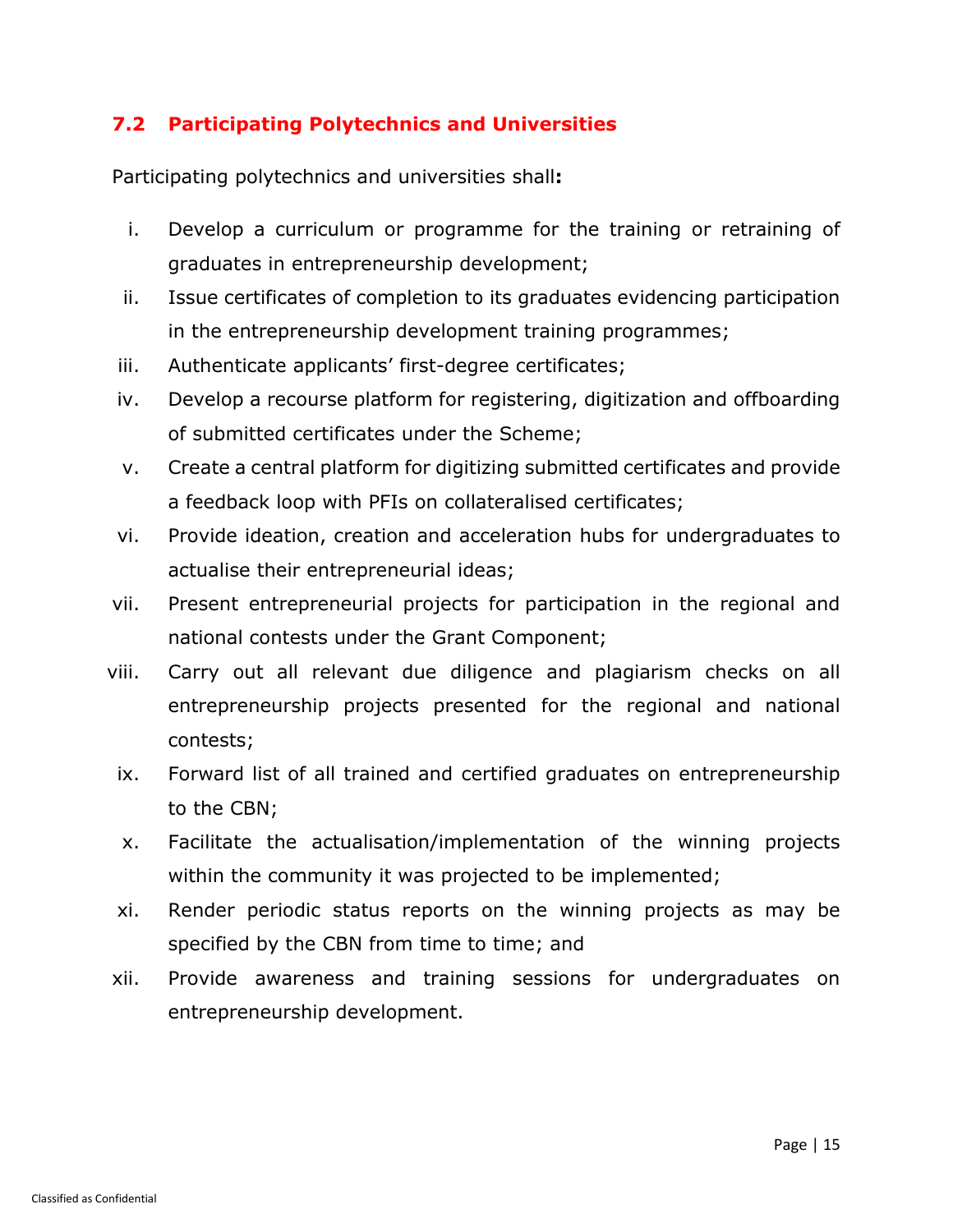# **7.3 Participating Finance Institutions**

The PFIs shall**:**

- i. Participate in the development of the online application portal to facilitate submission of applications by prospective beneficiaries for the term loan;
- ii. Carry out all relevant due diligence on applicants and submitted certificates under the term loan component of the Scheme;
- iii. Provide at least one credit report on promoter(s) for all projects;
- iv. Register all movable assets accepted or financed, including submitted certificates, as collaterals for the loan with the National Collateral Registry (NCR);
- v. Issue a letter evidencing the registration of the applicant's certificates with the NCR;
- vi. Forward verified and approved applications to the CBN for further processing and approval;
- vii. Disburse released funds to beneficiaries' accounts within 5 working days of receipt;
- viii. In line with 8.3(vii), return undisbursed funds to the CBN after a period of 14 working days of receipt of the funds;
- ix. Remit monthly or quarterly interest and principal repayments to the CBN within 5 working days of the subsequent month depending on the approved repayment schedule;
- x. Collaborate with the CBN in engaging independent monitors to carry out periodic verification and monitoring projects financed;
- xi. The PFI shall remit interests and principal repayments received to the Scheme on monthly or quarterly basis depending on the established cash flow cycle and in line with the approved repayment schedule;
- xii. Render periodic returns as may be specified by the CBN from time to time;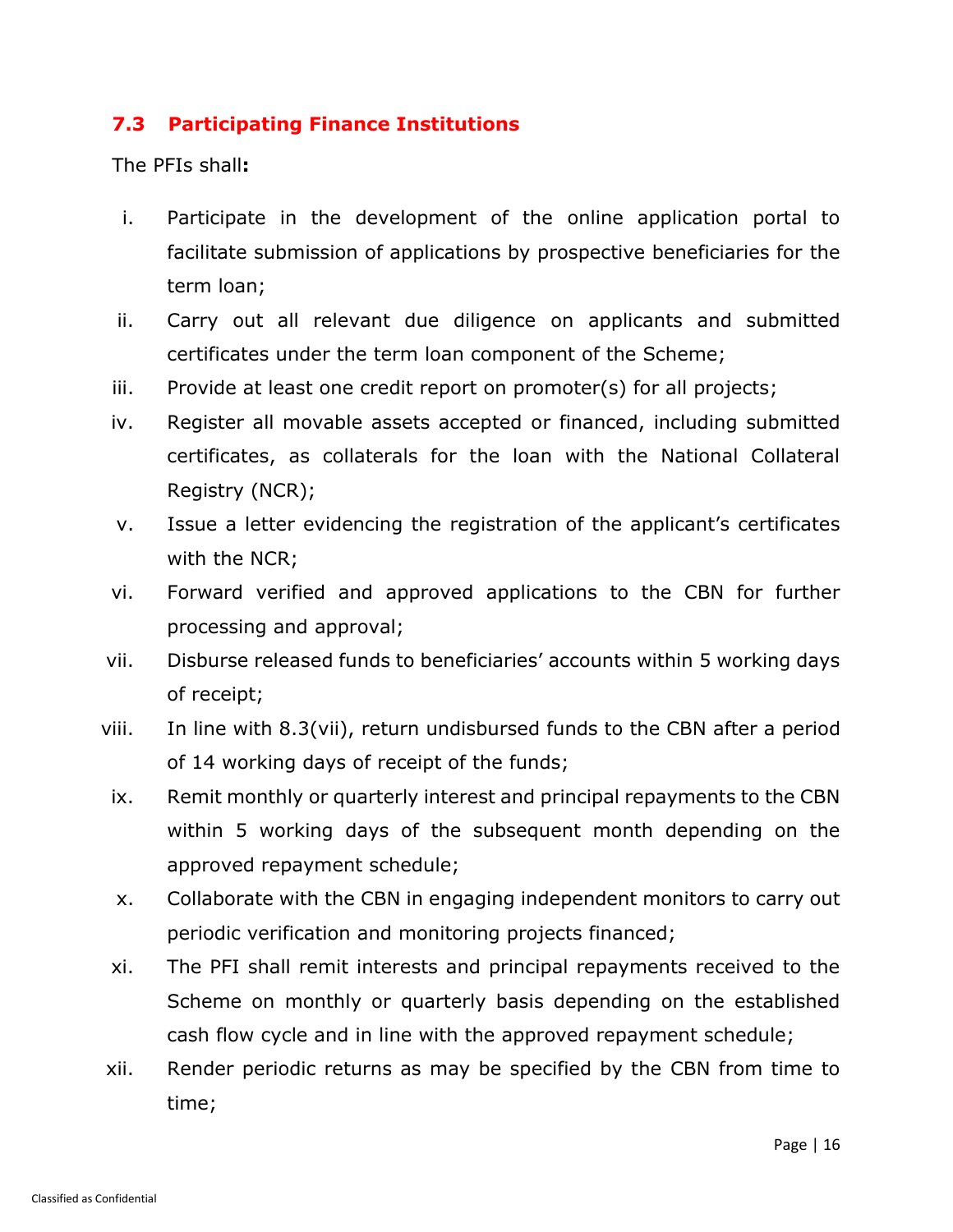- xiii. Discharge all movable collaterals used to securitize the loan on the National Collateral Registry within one month of repayment, and notify the customer accordingly; and
- xiv. Comply with the Guidelines of the Programme.

# **7.4 Beneficiary**

The beneficiary shall:

- i. Apply on the dedicated online portal and provide all requisite documentation to support the application;
- ii. Present for verification original copies of submitted certificates and documents;
- iii. Submit business proposal and other documentation requirements
- iv. Adhere strictly to the terms and conditions of the Scheme and avoid any forms of plagiarism in the project idea;
- v. Utilize the funds for the purpose for which it was granted;
- vi. Present the business and its location for mapping/tagging, as well as monitoring and evaluation;
- vii. Maintain accurate and up-to-date records available for inspection/verification by the CBN and Monitoring Team; and
- viii. Adhere strictly to the terms and conditions of the Scheme.

#### **8. Verification/Monitoring of Projects**

Projects financed under the Scheme shall be monitored by independent monitors jointly engaged by the CBN and PFI.

#### **9. Discontinuation of Credit Facility**

i. Whenever a loan is repaid or the Scheme is otherwise discontinued, the PFI shall return the fund to the CBN.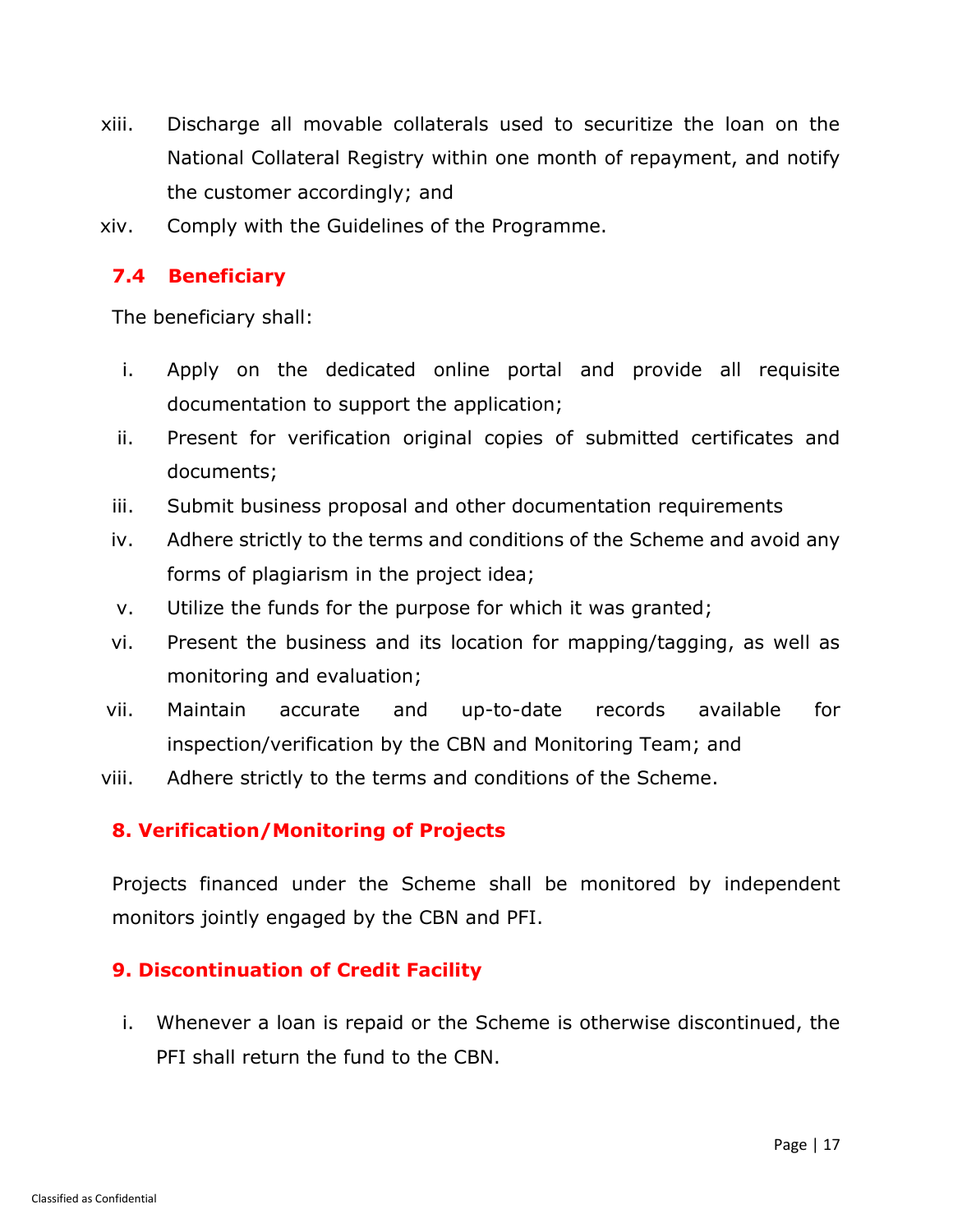ii. The PFI shall discharge the movable collaterals from the National Collateral Registry (NCR).

#### **10 Dispute Resolution**

All disputes shall be resolved in line with the Consumer Protection Regulations of the Central Bank of Nigeria.

#### **11. Exit Date**

The Scheme shall be operated for a period of 10 years in the first instance (*not exceeding 31st December 2031)* depending on the complexity of the project.

#### **12. Infractions and Penalties**

The following, among others, shall constitute infractions under the Guidelines:

| S/No. | Infraction                     | Penalty                                                |
|-------|--------------------------------|--------------------------------------------------------|
| 1.    | Delay                          | in disbursement of   Monetary Policy Rate (MPR) plus 2 |
|       | beneficiaries'<br>funds<br>to  | cent of the<br>amount<br>per                           |
|       | accounts                       | undisbursed to beneficiaries                           |
|       |                                |                                                        |
| 2.    | Delay<br>in remittance         | of   Monetary Policy Rate (MPR) plus 2                 |
|       | monthly interest and principal | per cent on cumulative interest                        |
|       | repayments to the CBN by       | and principal unremitted to CBN as                     |
|       | PFIS                           | and when due                                           |
|       |                                |                                                        |